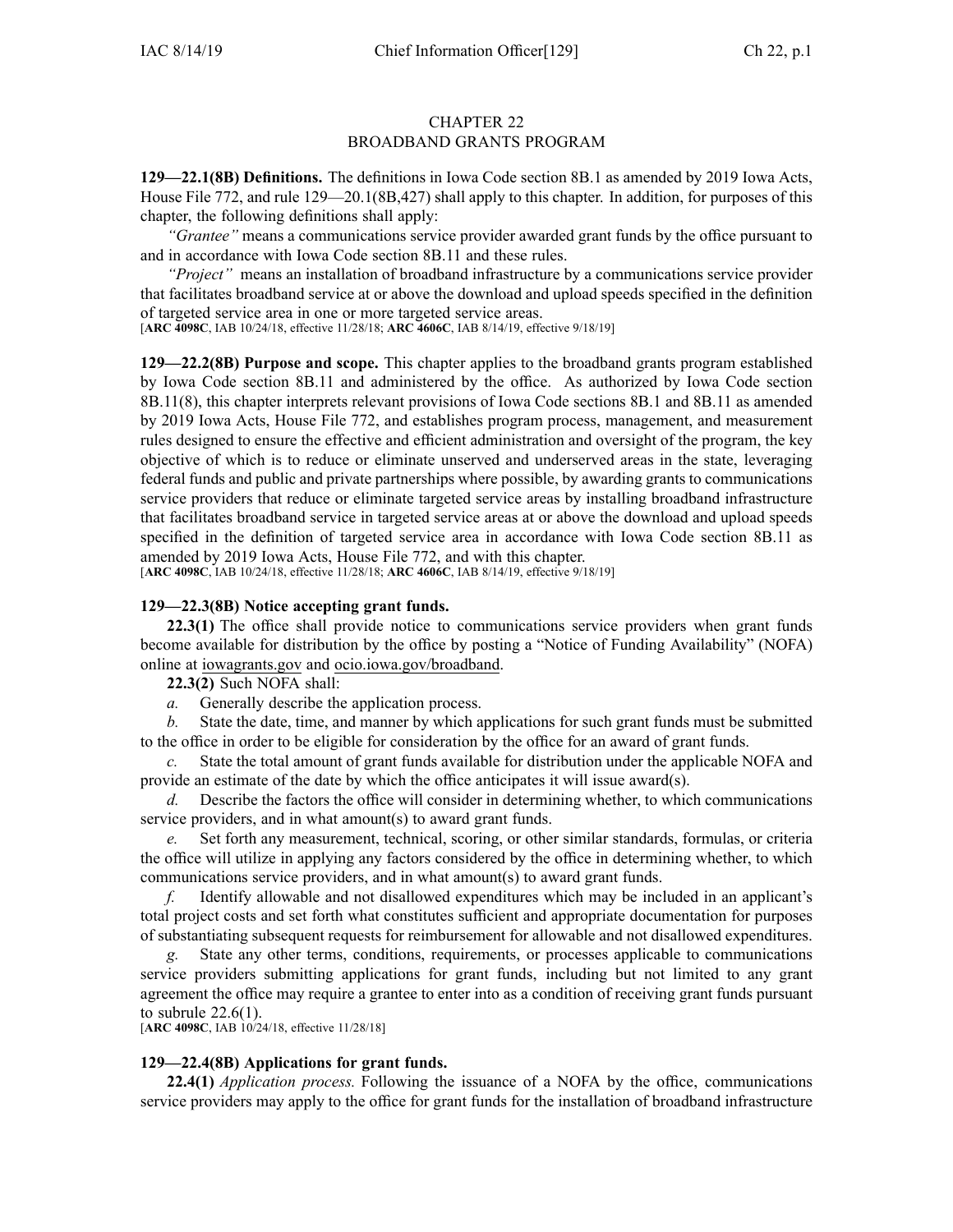that facilitates broadband service in targeted service areas at or above the download and upload speeds specified in the definition of targeted service area. Applications shall be made and submitted in accordance with the terms of these rules and the NOFA.

**22.4(2)** *Contents of application.* In addition to any other questions or requirements established by the NOFA, an application shall, at <sup>a</sup> minimum, include:

*a.* The communications service provider's legal and business name(s) and address(es);

*b.* The name, address, telephone number, and email address of the person authorized by the communications service provider to respond to inquiries regarding the application;

The census block number(s) as provided on the statewide map referenced in rule [129—20.4](https://www.legis.iowa.gov/docs/iac/rule/129.20.4.pdf)(8B,427) for the targeted service area(s) forming the basis of the application/project (i.e., the targeted service area(s) in which the proposed installation of broadband infrastructure will facilitate broadband service at or above the download and upload speeds specified in the definition of targeted service area);

*d.* Attestation that the broadband infrastructure installed will facilitate broadband service at or above the download and upload speeds specified in the definition of targeted service area;

Unless a specific cost allocation methodology is identified or required by the office as set forth in the NOFA, the specific methods or formulas the communications service provider will utilize in allocating the costs of and for broadband infrastructure for which reimbursement may be sought in proportion to such infrastructure's actual facilitation of broadband service at or above the download and upload speeds specified in the definition of targeted service area in the targeted service areas forming the basis of the project;

*f.* An anticipated project completion date, which shall not exceed five years from the date the NOFA is issued. An applicant's anticipated project completion date shall be used to determine whether <sup>a</sup> grantee's failure to complete <sup>a</sup> project in <sup>a</sup> timely manner warrants <sup>a</sup> finding of noncompliance for purposes of subparagraph 22.6(4)*"b"*(2).

**22.4(3)** *Deadlines.* The office will only consider applications received on or before the applicable deadline as stated in the NOFA, unless the office, in its sole discretion, establishes <sup>a</sup> different deadline for the submission of applications. The office may establish <sup>a</sup> different deadline for all applicants, but will not change the deadline for or at the reques<sup>t</sup> of any individual applicant.

**22.4(4)** *Confidentiality of contents of applications.* The office'srelease of public recordsis governed by 129—Chapter 2 and Iowa Code chapter [22](https://www.legis.iowa.gov/docs/ico/chapter/2018/22.pdf). Applicants or other persons or parties submitting information to the office are encouraged to familiarize themselves with 129—Chapter 2 and Iowa Code chapter [22](https://www.legis.iowa.gov/docs/ico/chapter/2018/22.pdf) before submitting applications or other information to the office. The office will copy and produce public records upon reques<sup>t</sup> as required to comply with Iowa Code chapter [22](https://www.legis.iowa.gov/docs/ico/chapter/2018/22.pdf) and will treat all information submitted by applicants or other persons or parties as public, nonconfidential records unless an applicant or other person or party requests that specific parts of the evidence or information submitted be treated as confidential at the time of the submission to the office.

*a.* In addition to any other administrative requirements established by the NOFA, an applicant or other person or party requesting confidential treatment of portions of an application or other information submitted to the office must:

(1) Fully complete and submit to the office Form 22 as provided by the office.

(2) Identify the reques<sup>t</sup> in the NOFA, or if other information is submitted to the office, identify the reques<sup>t</sup> in the transmittal email or cover letter for the written correspondence.

(3) Conspicuously mark the outside of any submission as containing confidential information.

(4) Mark each page upon which confidential evidence or information appears.

(5) Submit <sup>a</sup> public copy from which claimed confidential evidence and information has been excised. Confidential information must be excised in such <sup>a</sup> way as to allow the public to determine the general nature of the information removed and to retain as much of the otherwise public evidence and information as possible.

*b.* Form 22 will not be considered fully complete unless, for each reques<sup>t</sup> for confidential treatment, the applicant or other person or party: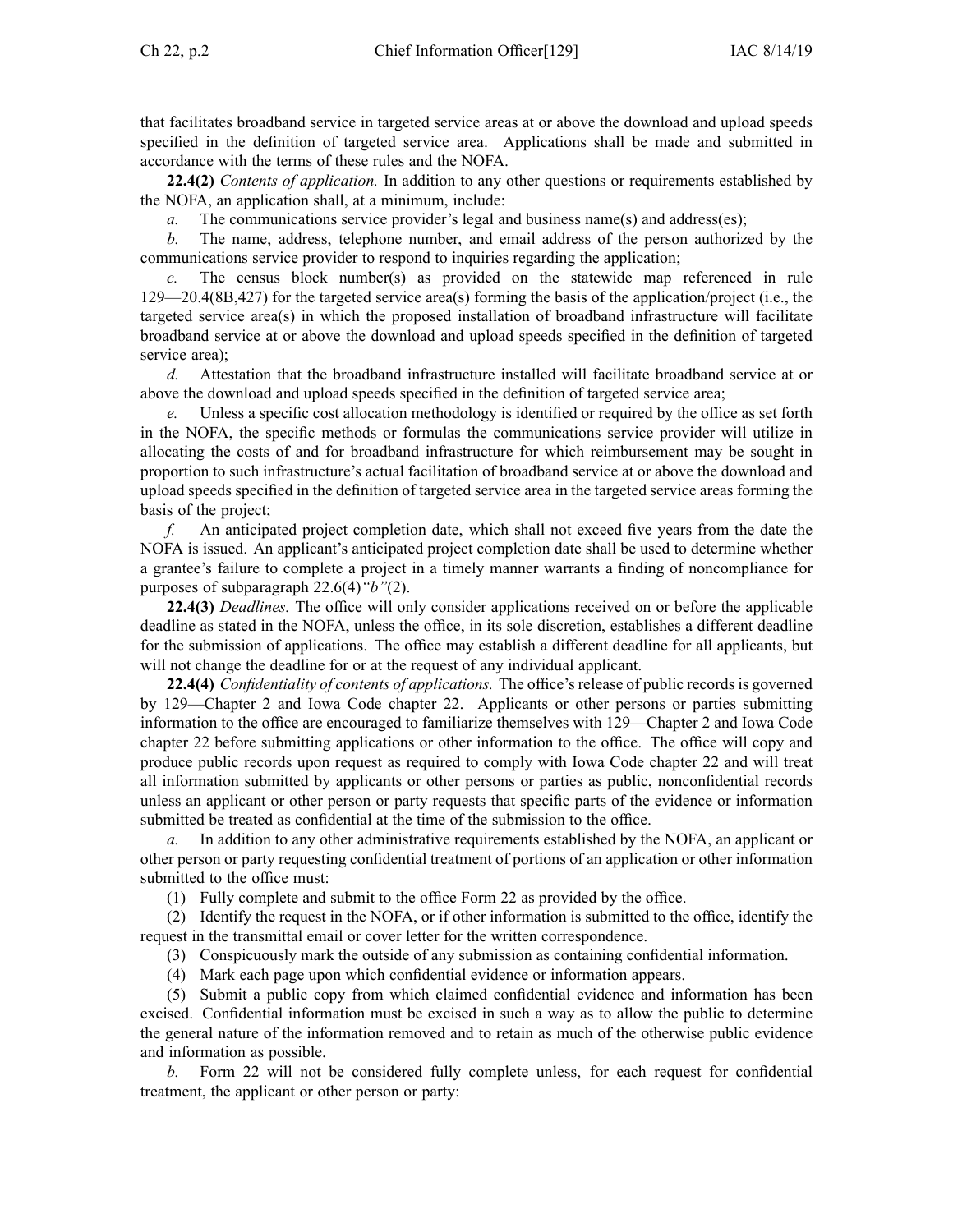(1) Enumerates the specific grounds in Iowa Code chapter [22](https://www.legis.iowa.gov/docs/ico/chapter/2018/22.pdf) or other applicable law that suppor<sup>t</sup> treatment of the specific information as confidential.

(2) Justifies why the specific information should be maintained in confidence.

(3) Explains why disclosure of the specific information would not be in the best interest of the public.

(4) Sets forth the name, address, telephone number, and email address of the individual authorized by the applicant or other person or party submitting such information to respond to inquiries from the office concerning the confidential status of such information.

*c.* Failure to reques<sup>t</sup> that information be treated as confidential as specified herein shall relieve the office and state personnel from any responsibility for maintaining the information in confidence. Applicants or other persons or parties may not reques<sup>t</sup> confidential treatment with respec<sup>t</sup> to information specifically identified by the office in the NOFA as being subject to public disclosure. Blanket requests to maintain an entire application or all information otherwise submitted to the office as confidential will be categorically rejected.

**22.4(5)** *Limited exception for broadband infrastructure installed outside of targeted service areas.* Rescinded IAB [8/14/19](https://www.legis.iowa.gov/docs/aco/bulletin/08-14-2019.pdf), effective 9/18/19.

[**ARC [4098C](https://www.legis.iowa.gov/docs/aco/arc/4098C.pdf)**, IAB 10/24/18, effective 11/28/18; **ARC [4606C](https://www.legis.iowa.gov/docs/aco/arc/4606C.pdf)**, IAB 8/14/19, effective 9/18/19]

#### **129—22.5(8B) Application review process and award of grant funds.**

**22.5(1)** *Period for public comment and validation process.*

*a.* Following the expiration of the deadline for the receipt of applications stated in the NOFA, the office will open <sup>a</sup> period for public comment as it relates to such applications. Any member of the public will be permitted to submit comments regarding applications received by the office through the means specified in the NOFA.

*b.* Asrequired by Iowa Code section [8B.11\(3\)](https://www.legis.iowa.gov/docs/ico/section/8B.11.pdf) as amended by 2019 Iowa Acts, House File 772, the period for public comment will include the opportunity for the public to submit factual information as par<sup>t</sup> of <sup>a</sup> validation process to address claims that <sup>a</sup> targeted service area forming the basis of an application received by the office is currently served with broadband service at or above the download and upload speeds specified in the definition of targeted service area. Examples of such factual information the office would consider particularly probative of current service include:

(1) Signed attestations submitted to the office under penalty of perjury on forms provided by the office that such targeted service areas are currently served with broadband service at or above the download and upload speeds specified in the definition of targeted service area.

(2) Bills or invoices provided to or received by customers in such targeted service areas which identify current broadband service at or above the download and upload speeds specified in the definition of targeted service area.

To the extent such factual information is credible and verifiable, the office may consider such factual information in considering the relative need factor set forth in Iowa Code section [8B.11\(4\)](https://www.legis.iowa.gov/docs/ico/section/8B.11.pdf)*"a"* and paragraph [22.5\(3\)](https://www.legis.iowa.gov/docs/iac/rule/129.22.5.pdf)*"a"* in determining whether, to which projects, and in what amount(s) to award gran<sup>t</sup> funds. In addition, to the extent such factual information is credible and verifiable, such factual information may result in the disqualification of <sup>a</sup> project where the factual information demonstrates that <sup>a</sup> material portion of the proposed project is currently served with broadband service at or above the download and upload speeds specified in the definition of targeted service area. Further, to the extent such factual information is credible and verifiable, the office may incorporate such factual information into its next renewed determination of whether <sup>a</sup> communications service provider offers or facilitates broadband service at or above the download or upload speeds specified in the definition of targeted service area and thereby subsequent iteration of the statewide map, as determined and updated in accordance with Iowa Code section [8B.10\(1\)](https://www.legis.iowa.gov/docs/ico/section/8B.10.pdf) as amended by 2019 Iowa Acts, House File 772, and rules [129—20.3](https://www.legis.iowa.gov/docs/iac/rule/129.20.3.pdf)(8B,427) and [129—20.4](https://www.legis.iowa.gov/docs/iac/rule/129.20.4.pdf)(8B,427).

**22.5(2)** *Review committee.* Following the expiration of the deadline for the receipt of applications stated in the NOFA, the office will supply all applications received by the deadline and otherwise warranting review in accordance with the terms, conditions, and requirements of the NOFA, these rules,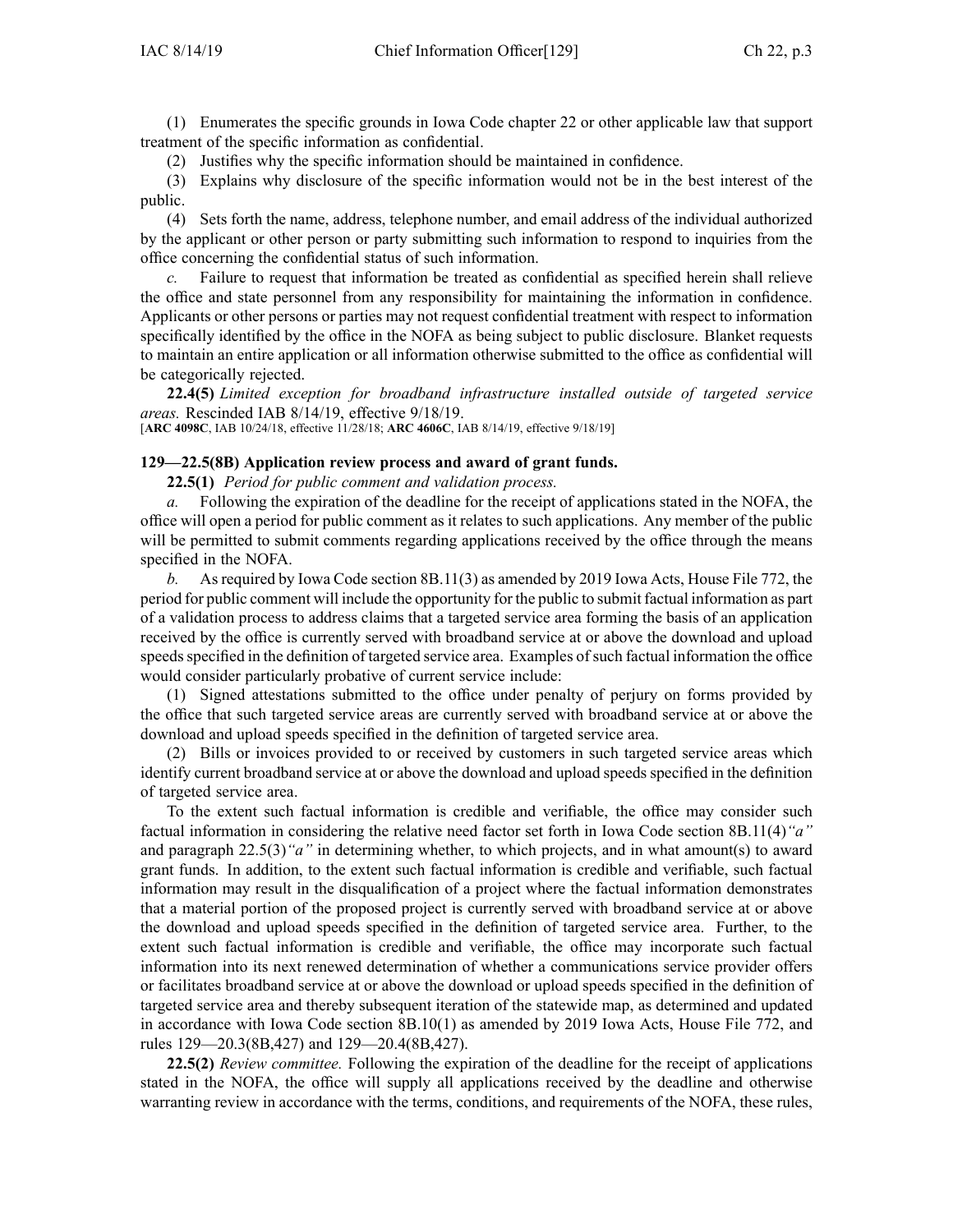and Iowa Code chapter [8B](https://www.legis.iowa.gov/docs/ico/chapter/2018/8B.pdf) to <sup>a</sup> review committee established by the office comprised of representatives selected by the office from schools, communities, agriculture, industry, and other areas. The review committee will review the applications and provide input/make recommendations to the office regarding whether, to which projects, and in what amount(s) to award grant funds, in accordance with the terms, conditions, and requirements of the NOFA, these rules, and Iowa Code chapter [8B](https://www.legis.iowa.gov/docs/ico/chapter/2018/8B.pdf).

**22.5(3)** *Office final decision.* Following the office's receipt of the review committee's input or recommendations and the closure of the period for public comment, the office will review all applications received by the deadline and otherwise warranting review in accordance with the terms, conditions, and requirements of the NOFA, these rules, and Iowa Code chapter [8B](https://www.legis.iowa.gov/docs/ico/chapter/2018/8B.pdf); the input/recommendations made by the review committee; and any public comment received, all in accordance with the terms, conditions, and requirements of the NOFA, these rules, and Iowa Code chapter [8B](https://www.legis.iowa.gov/docs/ico/chapter/2018/8B.pdf), and make <sup>a</sup> final agency decision regarding whether, to which projects, and in what amount(s) to award gran<sup>t</sup> funds for the installation of broadband infrastructure that facilitates broadband service in targeted service areas at or above the download and upload speeds specified in the definition of targeted service area.

*a.* In so doing, the office will take into consideration the following factors, in accordance with and in the manner specified by the terms, conditions, and requirements of the NOFA, affording the greatest weight to the factors in subparagraphs [22.5\(3\)](https://www.legis.iowa.gov/docs/iac/rule/129.22.5.pdf)*"a"*(1), [22.5\(3\)](https://www.legis.iowa.gov/docs/iac/rule/129.22.5.pdf)*"a"*(2), and [22.5\(3\)](https://www.legis.iowa.gov/docs/iac/rule/129.22.5.pdf)*"a"*(3):

(1) The relative need for broadband infrastructure in the area and the existing broadband service speeds, including whether the project serves <sup>a</sup> rural area(s). Existing broadband service speeds may be determined by reference to the statewide map referenced in rule [129—20.4](https://www.legis.iowa.gov/docs/iac/rule/129.20.4.pdf)(8B,427), although the office may also take into consideration factual information received through the validation process pursuan<sup>t</sup> to and in accordance with Iowa Code section [8B.11\(3\)](https://www.legis.iowa.gov/docs/ico/section/8B.11.pdf) as amended by 2019 Iowa Acts, House File 772, and paragraph [22.5\(1\)](https://www.legis.iowa.gov/docs/iac/rule/129.22.5.pdf)*"b."*

(2) The applicant's total proposed budget for the project, including the amount or percentage of local or federal matching funds, if any, any funding obligations shared between public and private entities, and the percentage of funding provided directly from the applicant.

(3) The relative download and upload speeds of proposed projects for all the applicants.

(4) The specific product attributes resulting from the proposed project, including technologies that provide higher qualities of service, such as service levels, latency, and other service attributes as determined by the office.

(5) The percentage of the homes, schools, and businessesin the targeted service area(s) forming the basis of the project that will be provided accessto broadband service at or above the download and upload speeds specified in the definition of targeted service area as <sup>a</sup> result of the project. The number of homes, schools, and businesses in <sup>a</sup> targeted service area may be determined by reference to the statewide map referenced in rule [129—20.4](https://www.legis.iowa.gov/docs/iac/rule/129.20.4.pdf)(8B,427). To the extent possible in light of the current unit of measurement incorporated into current maps and data sources relied on by the office (i.e., census blocks), considering this factor is the means by which the office ensures underserved areas within targeted service areas are, to the extent possible, reduced or eliminated.

(6) The geographic diversity of the project areas of all applicants.

(7) The economic impact of the project to the area.

(8) Any other factors deemed relevant by the office as stated in the NOFA.

*b.* In determining whether, to which projects, and in what amount(s) to award gran<sup>t</sup> funds, the office will not:

(1) Base its decision on the office's prior knowledge of any applicant excep<sup>t</sup> for information obtained by the office during the application process or period for public comment; or

(2) Make an award that exceeds 15 percen<sup>t</sup> of any communications service provider's total estimated allowable project costs for <sup>a</sup> proposed installation of broadband infrastructure.

**22.5(4)** *Notice to applicants of decision and right to appeal.* The office shall notify each communications service provider awarded <sup>a</sup> gran<sup>t</sup> by the office of the office's decision(s) in accordance with the terms and conditions of the NOFA. The office will also pos<sup>t</sup> such decision(s) online at [iowagrants.gov](http://iowagrants.gov) and [ocio.iowa.gov/broadband](http://ocio.iowa.gov/broadband). Unsuccessful applicants are solely responsible for reviewing such websites to determine their award status. Such agency decision(s) shall become final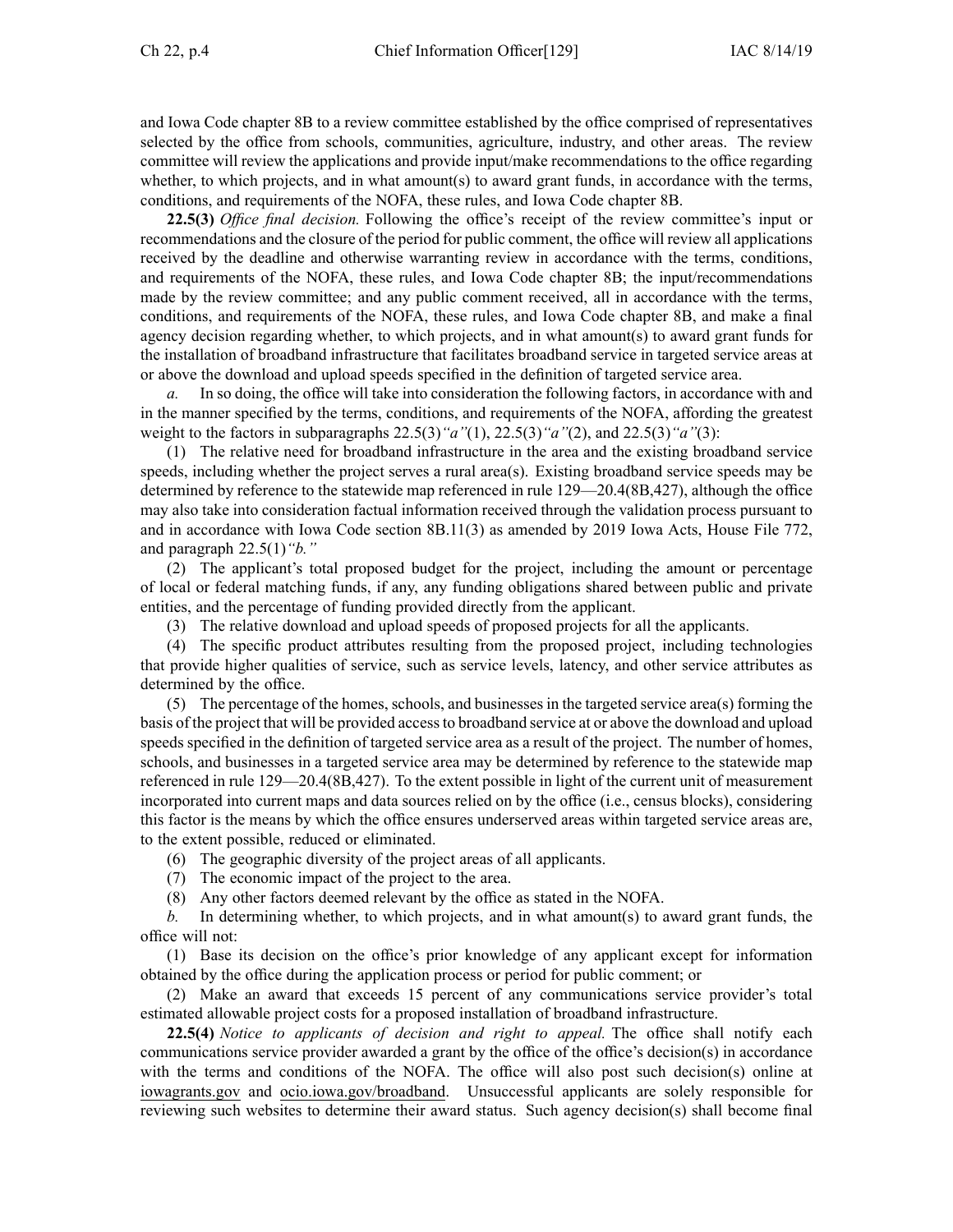unless, within ten days of such email transmission or posting, an applicant which was adversely affected by <sup>a</sup> decision of the office files <sup>a</sup> reques<sup>t</sup> for <sup>a</sup> contested case proceeding pursuan<sup>t</sup> to 129—Chapter 6. Failure to challenge the office's decision under this rule by filing <sup>a</sup> reques<sup>t</sup> for <sup>a</sup> contested case within the ten-day period shall waive any claims an applicant may have related to the office's administration of the process and otherwise be deemed <sup>a</sup> failure to exhaust administrative remedies. [**ARC [4098C](https://www.legis.iowa.gov/docs/aco/arc/4098C.pdf)**, IAB 10/24/18, effective 11/28/18; **ARC [4606C](https://www.legis.iowa.gov/docs/aco/arc/4606C.pdf)**, IAB 8/14/19, effective 9/18/19]

## **129—22.6(8B) Administration of award.**

**22.6(1)** *Grant agreemen<sup>t</sup> required.* The office may require <sup>a</sup> grantee to enter into <sup>a</sup> gran<sup>t</sup> agreemen<sup>t</sup> with the office in accordance with the terms, conditions, and requirements of the NOFA. Such grant agreemen<sup>t</sup> may include, but not be limited to, the total amount of the gran<sup>t</sup> funds awarded to the grantee; <sup>a</sup> description of the project to be completed by the grantee and specifications related thereto; <sup>a</sup> description of allowable expenditures; conditions related to the disbursement of gran<sup>t</sup> funds; default and termination procedures; performance, certification, and verification requirements/criteria necessary to confirm project success/completion; and repaymen<sup>t</sup> requirements in the event the grantee does not fulfill its obligations under the agreement, these rules, or Iowa Code chapter [8B](https://www.legis.iowa.gov/docs/ico/chapter/2018/8B.pdf). In addition to any terms, conditions, or requirements specifically set forth in such agreement, any and all requirements established by Iowa Code chapter [8B](https://www.legis.iowa.gov/docs/ico/chapter/2018/8B.pdf), these rules, other applicable law, rule, or regulation, or the NOFA shall be deemed incorporated by reference into such gran<sup>t</sup> agreemen<sup>t</sup> as if fully set forth therein.

**22.6(2)** *Mapping data required.* Upon project completion, <sup>a</sup> grantee must supply the office with geographic information system (GIS) data in <sup>a</sup> form mutually acceptable to both the office and grantee demonstrating specifically where broadband infrastructure for which gran<sup>t</sup> funds have been utilized, in whole or in part, has been installed, regardless of whether such infrastructure actually serves any customers in targeted service area(s) forming <sup>a</sup> basis of the application at the time such mapping data is supplied to the office. Such GIS data must enable the office to determine which specific homes, schools, and businesses within each targeted service area forming the basis of the project have accessto broadband service at or above the download and upload speeds specified in the definition of targeted service area as <sup>a</sup> result of the project.

**22.6(3)** *Reimbursements, record keeping/audits, performance/certification, and repayment.* In the absence of more specific provisions in an agreemen<sup>t</sup> executed between <sup>a</sup> grantee and the office in accordance with these rules establishing conflicting or inconsistent terms and conditions, the following terms and conditions shall apply by default to any award of gran<sup>t</sup> funds made by the office under Iowa Code section [8B.11](https://www.legis.iowa.gov/docs/ico/section/2018/8B.11.pdf) and these rules:

*a. Reimbursement.*

(1) General. A grantee shall only be reimbursed by the office for:

1. Allowable and not disallowed expenditures actually and previously incurred by the grantee. What constitutes allowable or disallowable expenditures shall be further specified in the NOFA or gran<sup>t</sup> agreement;

2. Expenditures for broadband infrastructure solely to the extent such broadband infrastructure facilitates broadband service at or above the download and upload speeds specified in the definition of targeted service area within targeted service areas forming the basis of the project; and

3. Expenditures for which the grantee is able to supply sufficient and appropriate documentation. What constitutes sufficient or appropriate documentation shall be further specified in the NOFA or gran<sup>t</sup> agreement.

(2) Timing. Requests for reimbursement may be submitted to the office in accordance with the terms and conditions in the NOFA or gran<sup>t</sup> agreement.

*b. Performance/certification.* After the completion of <sup>a</sup> project utilizing, in whole or in part, gran<sup>t</sup> funds, <sup>a</sup> grantee must:

(1) Certify to the office that the project was completed as proposed in the original application, including but not limited to that the final installation facilitates broadband service at or above the download and upload speeds specified in the definition of targeted service area in each of the applicable targeted service areas identified in the original application, and identify the total number of homes,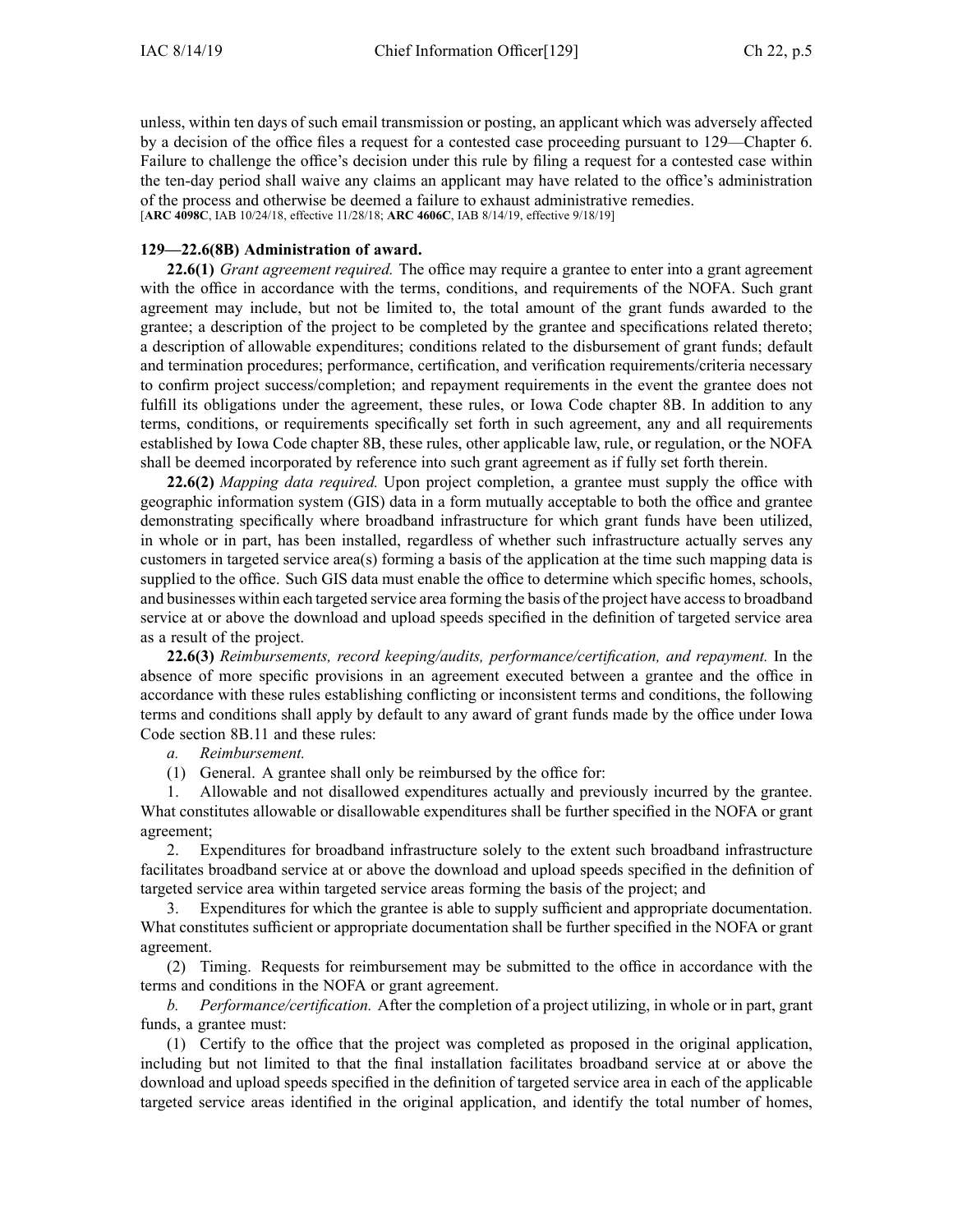schools, and businesses actually receiving broadband service in each of the targeted service areas identified in the original application as <sup>a</sup> result of the project.

(2) Attest that any claimed, allowable expenditures are true and accurate, were directly related to the installation of broadband infrastructure that facilitates broadband service at or above the download and upload speeds specified in the definition of targeted service area in eligible targeted service areas forming the basis of the project, and were properly allocated in accordance with the terms, conditions, and requirements of the NOFA or gran<sup>t</sup> agreement.

(3) Supply the office with updated GIS data in accordance with subrule [22.6\(2\)](https://www.legis.iowa.gov/docs/iac/rule/129.22.6.pdf).

*c. Field testing.* The office may, in its discretion, conduct field tests, on one or multiple occasions, for compliance with the requirements of Iowa Code sections [8B.1](https://www.legis.iowa.gov/docs/ico/section/2018/8B.1.pdf) and [8B.11](https://www.legis.iowa.gov/docs/ico/section/2018/8B.11.pdf), these rules, and any gran<sup>t</sup> agreemen<sup>t</sup> entered into between <sup>a</sup> grantee and the office pursuan<sup>t</sup> to subrule 22.6(1) for up to five years after broadband service is certified as complete in accordance with paragraph 22.6(3)*"b."* The office may exercise this right both before and after reimbursing <sup>a</sup> grantee for any claimed, allowable expenditures, but if the office elects to do so before reimbursing <sup>a</sup> grantee for any claimed, allowable expenditures, it will do so within <sup>a</sup> reasonable time, not to exceed one year, after broadband service is certified as complete in accordance with paragraph 22.6(3)*"b."* Such field tests may include but not be limited to:

(1) Speed tests anywhere between <sup>a</sup> grantee's central office and the demarcation at any customer's location in <sup>a</sup> targeted service area or census block in which the project was to be deployed;

(2) In the case of wireless installations, from any location in <sup>a</sup> targeted service area or census block in which the project was to be deployed; or

(3) In the case where <sup>a</sup> grantee does not have <sup>a</sup> customer in <sup>a</sup> targeted service area being served by the installation, certification obtained by the grantee and supplied to the office from an independent third party who is <sup>a</sup> properly licensed engineer that the installation facilitates broadband service at or above the download and upload speeds specified in the definition of targeted service area in applicable targeted service areas identified in the original application. The costs of such certification shall be borne by the grantee.

*d. Disbursement/repayments.*

(1) A grantee shall not be entitled to the applicable portion of any gran<sup>t</sup> funds or shall be obligated to repay the office the applicable portion of any gran<sup>t</sup> funds previously distributed by the office to the grantee if the office determines that:

1. Claimed expenditures or <sup>a</sup> prior reimbursement, in whole or in part, was comprised of expenditures that were not allowable or were disallowed, were improperly or incorrectly allocated, or were not supported by sufficient and appropriate documentation;

2. Claimed expenditures or the total amount previously reimbursed by the office exceeds 15 percen<sup>t</sup> of the grantee's estimated or final total allowable project costs, whichever is less.

(2) A grantee shall not be entitled to any gran<sup>t</sup> funds or shall be obligated to repay the office the entire amount of any gran<sup>t</sup> funds previously distributed by the office to the grantee if the office determines that:

1. Claimed expenditures or <sup>a</sup> prior reimbursement, in whole or in part, was used for the installation of broadband infrastructure that was not in or does not facilitate broadband service at or above the download and upload speeds specified in the definition of targeted service area in <sup>a</sup> targeted service area identified in the original application;

2. A grantee fails to complete the project as proposed in the original application; or

3. Any representation or warranty made by <sup>a</sup> grantee in an application for gran<sup>t</sup> funds, <sup>a</sup> gran<sup>t</sup> agreemen<sup>t</sup> entered into between <sup>a</sup> grantee and the office pursuan<sup>t</sup> to subrule [22.6\(1\)](https://www.legis.iowa.gov/docs/iac/rule/129.22.6.pdf), or in any other representation or statement made by the grantee to the office proves untrue in any material respec<sup>t</sup> as of the date of the issuance or making thereof.

*Notice of default.* If the office determines a grantee is not entitled to or is otherwise required to repay the office in accordance with paragraph 22.6(3)*"d,"* the office may issue the grantee <sup>a</sup> "Notice of Default," which shall afford the grantee 30 days to cure the default. Whether a grantee has sufficiently cured the default shall be determined in the sole discretion of the office. If <sup>a</sup> grantee fails to cure the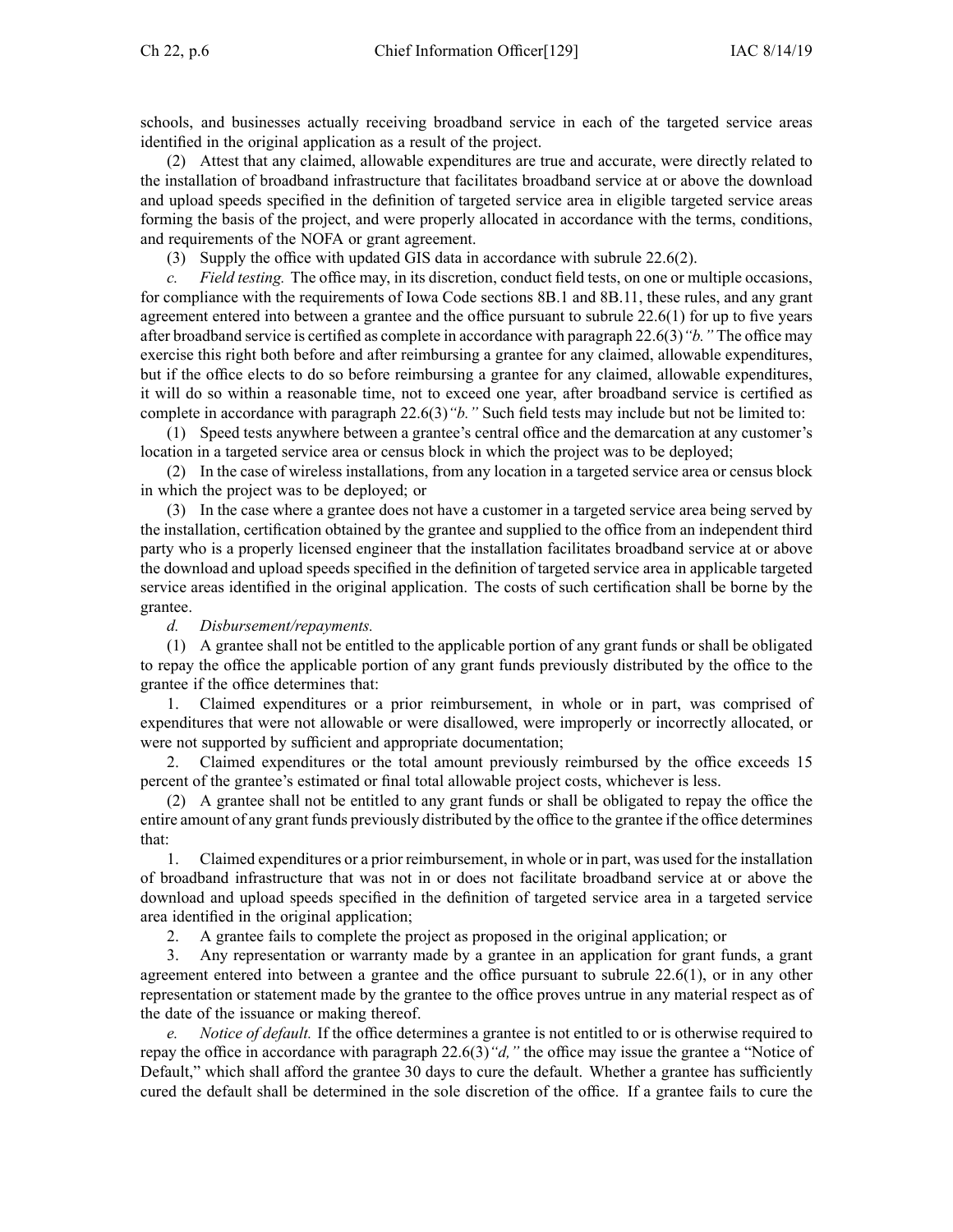default within 30 days, the office may issue an order requiring the grantee to reimburse the office for the amount specified in the "Notice of Default."

**22.6(4)** *Remedies for noncompliance.* In addition to issuing <sup>a</sup> "Notice of Default" and subsequent order requiring the grantee to reimburse the office for failing to cure the default pursuan<sup>t</sup> to paragraph 22.6(3)*"e"* and any other remedies available to the office pursuan<sup>t</sup> to <sup>a</sup> gran<sup>t</sup> agreemen<sup>t</sup> entered into between <sup>a</sup> grantee and the office pursuan<sup>t</sup> to subrule 22.6(1), the office may, for cause, find that <sup>a</sup> grantee is not in compliance with the requirements of Iowa Code section [8B.11](https://www.legis.iowa.gov/docs/ico/section/2018/8.11.pdf), these rules, or <sup>a</sup> gran<sup>t</sup> agreemen<sup>t</sup> entered into by the office and <sup>a</sup> grantee pursuan<sup>t</sup> to subrule 22.6(1).

*a.* At the office's sole discretion, remedies for noncompliance may include, but are not limited to, the following:

(1) Issuing <sup>a</sup> warning letter stating that further failure to comply with program requirements within <sup>a</sup> stated period of time will result in <sup>a</sup> more serious action.

(2) Conditioning <sup>a</sup> future gran<sup>t</sup> on compliance with program requirements within <sup>a</sup> stated period of time.

(3) Disallowing future reimbursements.

(4) Requiring that some or all previously issued gran<sup>t</sup> funds be reimbursed to the office.

*b.* Reasons for <sup>a</sup> finding of noncompliance include, but are not limited to, one or more of the following:

(1) A violation of any of the terms or conditions of <sup>a</sup> gran<sup>t</sup> agreemen<sup>t</sup> entered into between the office and <sup>a</sup> grantee pursuan<sup>t</sup> to subrule 22.6(1);

(2) A grantee's failure to complete <sup>a</sup> project in <sup>a</sup> timely manner;

(3) A grantee's failure to comply with any applicable state laws, rules, or regulations;

(4) Claimed expenditures or <sup>a</sup> prior reimbursement, in whole or in part, was comprised of expenditures that were not allowable or were disallowed, were improperly or incorrectly allocated, or were not supported by sufficient and appropriate documentation;

(5) Claimed expenditures or <sup>a</sup> prior reimbursement, in whole or in part, was used for the installation of broadband infrastructure that does not facilitate broadband service at or above the download and upload speeds specified in the definition of targeted service area in <sup>a</sup> targeted service area identified in the original application;

(6) A grantee fails to complete the project as proposed in the original application;

(7) The total claimed expenditures or the amount previously reimbursed by the office exceeds 15 percen<sup>t</sup> of the grantee's estimated or final total allowable project costs, whichever is less;

(8) Any representation or warranty made by <sup>a</sup> grantee in an application for gran<sup>t</sup> funds, an agreemen<sup>t</sup> entered into between <sup>a</sup> grantee and the office pursuan<sup>t</sup> to subrule 22.6(1), or in any other representation or statement made by the grantee to the office proves untrue in any material respec<sup>t</sup> as of the date of the issuance or making thereof.

**22.6(5)** *Office's decision and right to appeal.*

*a.* Any decision of the office entitled "proposed decision," "final decision," or other like caption as relating to any issues described in subparagraphs 22.6(5)*"a"*(1) through (5) below shall become final unless, within 30 days of the transmission of such decision by the office by email to the email address of the individual identified in paragraph 22.4(2)*"b"* or to the email address of <sup>a</sup> person otherwise identified by the grantee in writing prior to the issuance of such decision as the person authorized by the grantee to respond to inquiries regarding the administration of the grant, <sup>a</sup> grantee which is adversely affected by the decision files <sup>a</sup> reques<sup>t</sup> for <sup>a</sup> contested case proceeding pursuan<sup>t</sup> to 129—Chapter 6.

(1) The interpretation, construction, or application of any terms or conditions or resolution of <sup>a</sup> dispute under <sup>a</sup> gran<sup>t</sup> agreemen<sup>t</sup> entered into between the office and <sup>a</sup> grantee or under these rules;

(2) Whether or in what amount <sup>a</sup> grantee is entitled to reimbursement pursuan<sup>t</sup> to <sup>a</sup> gran<sup>t</sup> agreemen<sup>t</sup> entered into between the office and <sup>a</sup> grantee, or under these rules;

(3) Whether or in what amount <sup>a</sup> grantee must repay the office pursuan<sup>t</sup> to <sup>a</sup> gran<sup>t</sup> agreemen<sup>t</sup> entered into between the office and <sup>a</sup> grantee or under these rules;

(4) The imposition of any remedies for noncompliance in accordance with subrule 22.6(4); or